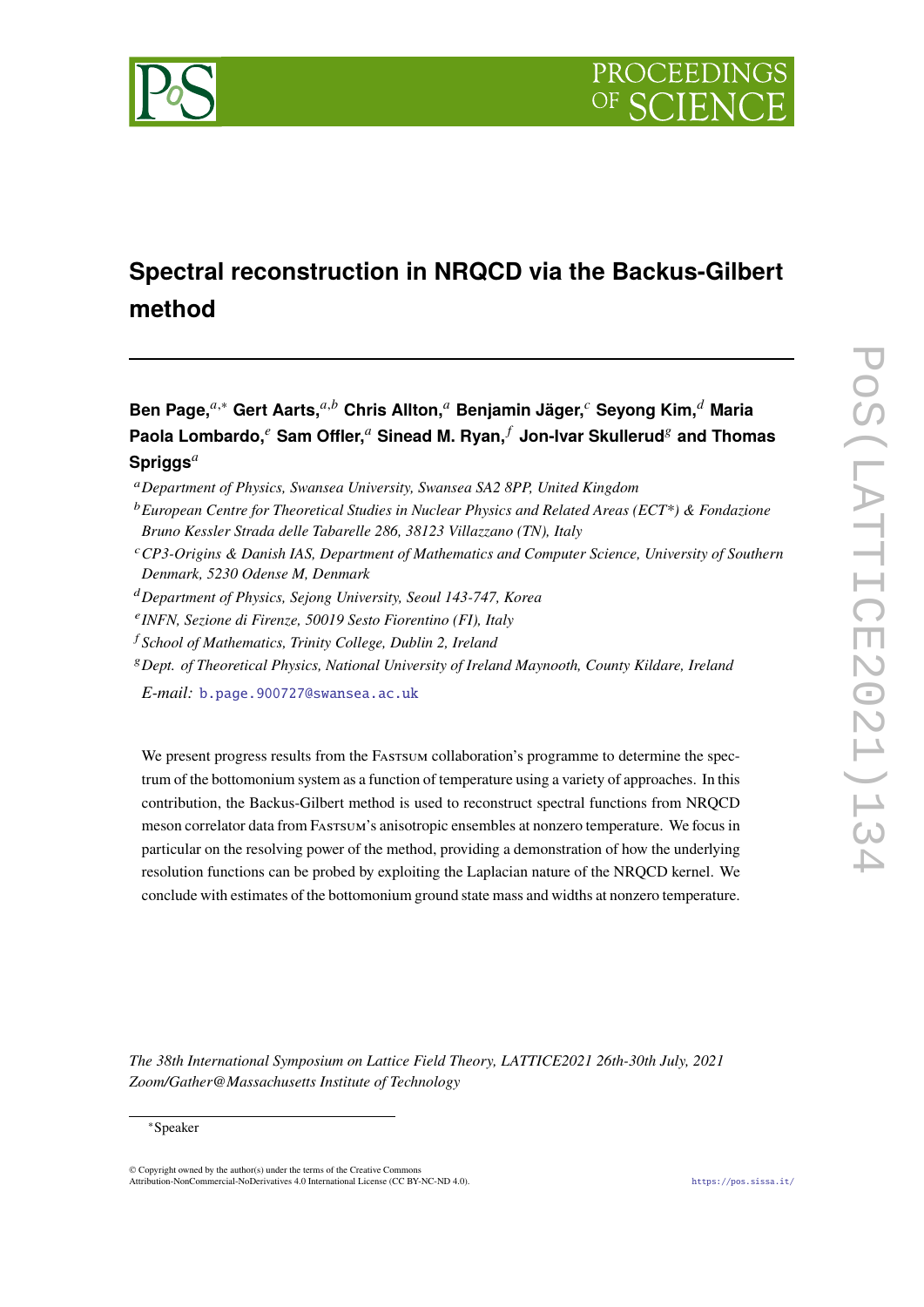# **1. Introduction**

Bottomonium states play a special role in QCD at high temperature. They are produced copiously in current relativistic heavy-ion collision experiments and can act as probes of the quarkgluon plasma, as their masses are much larger than other energy scales, including the temperature.

Spectral studies of bottomonium systems at nonzero temperature using lattice QCD are challenging due to the "ill-posed" nature of spectral reconstruction. The FASTSUM Collaboration has studied bottomonium using lattice QCD at nonzero temperature on anisotropic lattices for some time [\[1](#page-7-0)[–3\]](#page-8-0). Here we discuss attempts to study the bottomonium spectrum using our thermal, anisotropic lattices using a variety of different methods. In this contribution the Backus-Gilbert method is used; in other contributions the Maximum Likelihood [\[4\]](#page-8-1) and Kernel Ridge Regression [\[5\]](#page-8-2) are applied.

# **2. Lattice details**

The large mass of the b quark means that  $M_b \gg T$  and so the nonrelativistic QCD (NRQCD) effective field theory can be used to study bottomonium mesons. In this approximation, the Lagrangian is expanded in powers of the b quark velocity, where expansions up to  $O(v^4)$  are sufficient to describe the behaviour of the  $b$  [\[6\]](#page-8-3). Because the  $b$ -quark and antiquark decouple, the time evolution of the  $b$ -quark propagator becomes an initial-value problem.

In NRQCD, the spectral representation of the Euclidean meson correlator,  $G(\tau)$ , is given by

<span id="page-1-1"></span>
$$
G(\tau;T) = \int_{\omega_{\min}}^{\omega_{\max}} \frac{d\omega}{2\pi} K(\tau,\omega)\rho(\omega;T)
$$
 (1)

where  $\rho(\omega;T)$  is the spectral density at temperature  $T = (a_T N_\tau)^{-1}$  as a function of the energy  $\omega$ and  $K(\tau, \omega)$  is the temperature independent kernel of NRQCD,  $K(\tau, \omega) = e^{-\omega \tau}$ . We note that there is an additive energy rescaling inherent in NRQCD, and so the  $\omega$  energy range is related to the physical energy via

<span id="page-1-2"></span>
$$
Ephysical = \omega + \Delta E, \qquad \Delta E = 7.46 \,\text{GeV}.
$$
 (2)

This analysis makes use of Fastsum's Generation 2L ensembles: anisotropic lattices ( $\xi = a_s/a_{\tau} \sim$ 3.5) with 2+1 flavour, clover-improved Wilson fermions using a physical  $s$  quark and lighter, degenerate *u* and *d* quarks (see [\[7\]](#page-8-4) for details). The spatial extent of the lattice  $N_s = 32$  and there are  $O(1000)$  configurations at each temperature. Details of the temperatures studied and the corresponding temporal extent,  $N_{\tau}$ , are listed in Table [1.](#page-1-0)

<span id="page-1-0"></span>

|                                                                                                     | $\parallel$ 128   64   56   48   40   36   32   28   24   20   16 |  |  |  |  |  |
|-----------------------------------------------------------------------------------------------------|-------------------------------------------------------------------|--|--|--|--|--|
| $T = 1/(a_{\tau}N_{\tau})$ [MeV] $  $ 47   94   107   125   150   167   187   214   250   300   375 |                                                                   |  |  |  |  |  |

**Table 1:** Temporal extent and temperature in MeV for the FASTSUM Generation 2L ensembles [\[7\]](#page-8-4).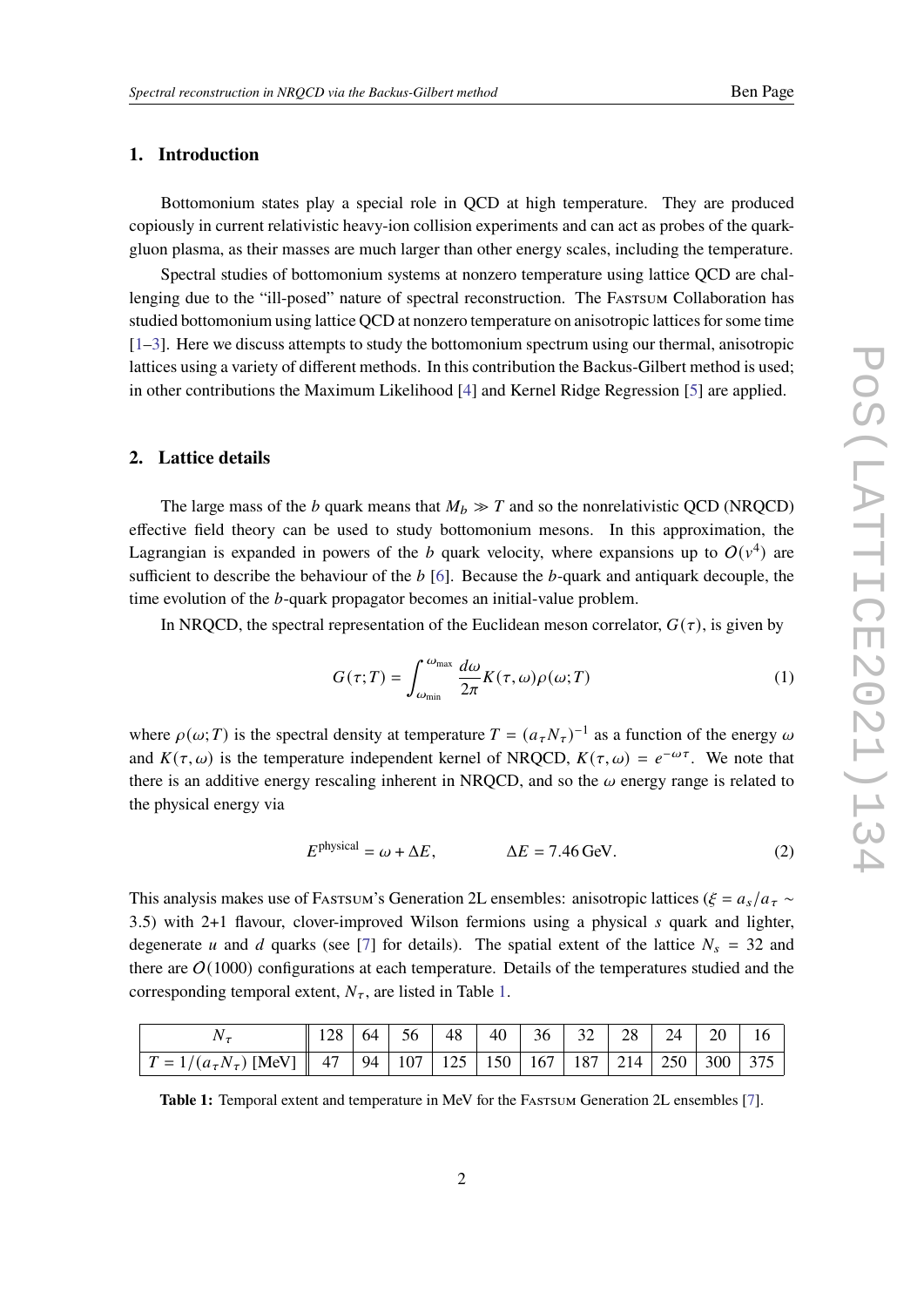# <span id="page-2-5"></span>**3. The Backus-Gilbert method**

To solve Eq. [\(1\)](#page-1-1) for  $\rho(\omega)$ , we first note that  $G(\tau)$  is usually known at only  $O(10) - O(100)$ points, whereas it would require  $O(1000)$  points to correctly represent the continuous function  $\rho(\omega)$ . This illustrates the "ill-posed" nature of this inverse problem.

Backus and Gilbert introduced their method for solving this problem in the context of inverting gross Earth data in 1968 [\[8\]](#page-8-5). Their method's estimate,  $\hat{\rho}$ , of the solution to Eq. [\(1\)](#page-1-1) is generated from the target spectrum  $\rho$  via a set of resolution functions  $A(\omega, \omega_0)$ ,

<span id="page-2-0"></span>
$$
\hat{\rho}(\omega_0) = \int_{\omega_{\min}}^{\omega_{\max}} A(\omega, \omega_0) \rho(\omega) d\omega.
$$
 (3)

Ideally  $A(\omega, \omega_0)$  closely approximates the delta function  $\delta(\omega - \omega_0)$ . The key point is that the resolution functions are a linear combination of the kernel,

<span id="page-2-1"></span>
$$
A(\omega, \omega_0) = \sum_{\tau} c_{\tau}(\omega_0) K(\tau, \omega).
$$
 (4)

where  $c_{\tau}(\omega_0)$  are the yet-to-be-determined Backus-Gilbert coefficients. Combining Eqs. [\(3\)](#page-2-0) and [\(4\)](#page-2-1), the spectrum estimate  $\hat{\rho}$  can now be expressed linearly in terms of the correlation function,

$$
\hat{\rho}(\omega_0) = \sum_{\tau} c_{\tau}(\omega_0) G(\tau). \tag{5}
$$

We use the "least-squares" or "Dirichlet" approach to determine the coefficients  $c_{\tau}(\omega_0)$ . This minimises the distance  $J$  between the resolution functions and the delta function [\[9\]](#page-8-6),

<span id="page-2-2"></span>
$$
J(\omega_0) = \int_{\omega_{\min}}^{\omega_{\max}} \left[ A(\omega, \omega_0) - \delta(\omega - \omega_0) \right]^2 d\omega.
$$
 (6)

The coefficients  $c_{\tau}(\omega_0)$  corresponding to the minimisation of Eq. [\(6\)](#page-2-2) can be found by solving the matrix-vector product,

<span id="page-2-3"></span>
$$
\mathcal{K}_{\tau\tau'} \cdot c_{\tau'}(\omega_0) = K(\omega_0, \tau), \quad \text{where} \quad \mathcal{K}_{\tau\tau'} = \int_{\omega_{\text{min}}}^{\omega_{\text{max}}} K(\tau, \omega) K(\tau', \omega) d\omega. \tag{7}
$$

The kernel width matrix  $\mathcal K$  is almost singular and it is therefore necessary to impose a regularisation routine in order to invert Eq. [\(7\)](#page-2-3). This is achieved by adding the covariance matrix  $\Sigma$  of the underlying data,  $G(\tau)$ , to  $\mathcal{K}$  [\[10\]](#page-8-7),

<span id="page-2-4"></span>
$$
\mathcal{K}(\alpha) = \alpha \mathcal{K} + (1 - \alpha) \Sigma,
$$
\n(8)

where  $\alpha \in (0, 1]$  is the parameter which determines the strength of the regularisation.

A consequence of this redefinition is that there is a counter-play between the resolution width, i.e. the ability of the method to resolve fine spectral features, and the stability of the solution [\[11,](#page-8-8) [12\]](#page-8-9); the greater the regularisation, the worse the method's resolving power.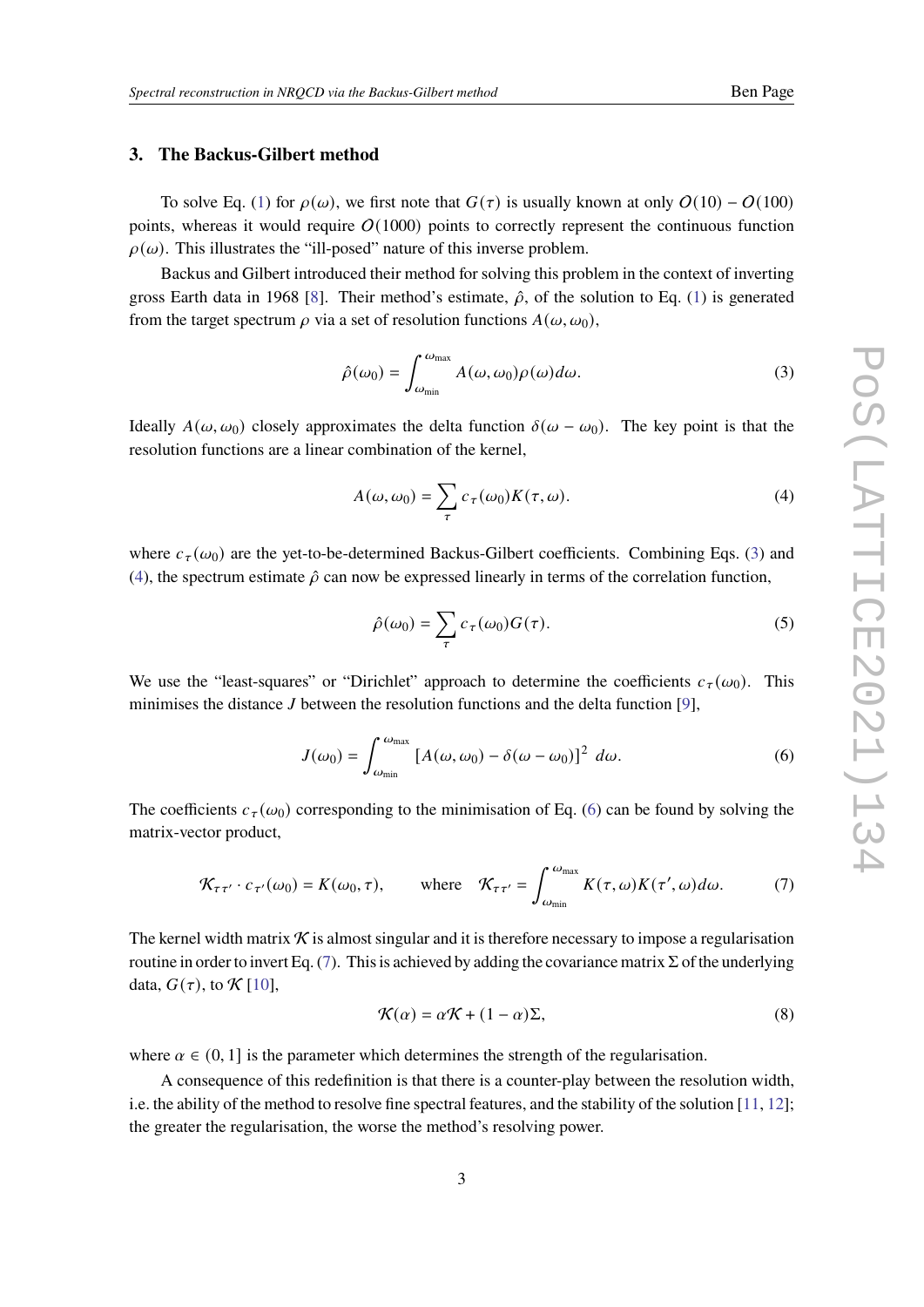## <span id="page-3-1"></span>**4. Results for the** Υ **meson**

We use NROCD correlation functions computed on Fastsum's anisotropic ensembles [\[7\]](#page-8-4) to estimate the Y ground state mass, M, and width,  $\sigma$  using the Backus-Gilbert method outlined above. In Fig[.1](#page-3-0) we present results for the Backus-Gilbert Y spectral function  $\hat{\rho}$  at four temperatures. In these plots,  $\alpha = 0.1$  (see Eq. [\(8\)](#page-2-4)) and  $\omega_{\text{min}} = 8.66$  GeV. The vertical magenta dashed line shows the experimental value of the  $\Upsilon$  mass. As can be seen, the Backus-Gilbert estimate changes less as the temperature decreases, even though the number of  $\tau$ -points, and therefore the efficacy of the method increases as  $T \rightarrow 0$ .

<span id="page-3-0"></span>

**Figure 1:** Υ spectrum as predicted by the Backus-Gilbert method at four temperatures for the choice  $\omega_{\rm min} \approx 8.66$  GeV and  $\alpha = 0.1$ . Local quark sources were used. The magenta line is the experimental value of the Y mass [\[13\]](#page-8-10). The statistical error in  $\hat{\rho}(\omega_0)$ , estimated via bootstrap resampling, is too small to be seen.

The explicit dependence of  $\hat{\rho}(\omega_0)$  on  $\alpha$  and  $\omega_{\text{min}}$  is unknown. We therefore estimate this systematic error from an ensemble of  $O(500)$  choices of  $\alpha$  and  $\omega_{\text{min}}$ , with  $\alpha$  ranging from 1.0 (no regularization) to 10<sup>-5</sup> and  $\omega_{min}$  ranging from  $-0.2a_{\tau}^{-1}$  to  $0.2a_{\tau}^{-1}$  (which in physical units is ≈ 6.26 GeV to  $\approx 8.66$  GeV, see Eq. [\(2\)](#page-1-2)). In addition, a bootstrap analysis using 1000 samples drawn from the Monte Carlo ensemble of  $G(\tau)$  is used to determine the statistical error. The largest contribution to the error in  $\hat{\rho}(\omega_0)$  is from systematic sources (see Fig. [3\)](#page-5-0). Fig. [1](#page-3-0) shows that the statistical error in  $\hat{\rho}(\omega_0)$  estimated by using samples  $G(\tau)$  is small, although these errors do become significant in the case of either Laplace shifting (see Fig. [4\)](#page-6-0) or when there is little to no regularisation, see Eq. [\(8\)](#page-2-4).

The ground state feature is found by seeking the peak nearest to the expected mass  $\approx 9.4$ GeV. The ground state mass M and width  $\sigma$  are then extracted via a Gaussian fit to the top 50% of the leading edge (i.e.  $\omega \leq M$ ) of this peak. The trailing edges (i.e.  $\omega \geq M$ ) are not included in these Gaussian fits because they tend to be contaminated by contributions from higher energy states. There are often "side-lobe" artefact features below this ground state. To ensure only robust estimates are included in the analysis, cases where these artefacts reach more than 50% of the ground state's peak are discarded.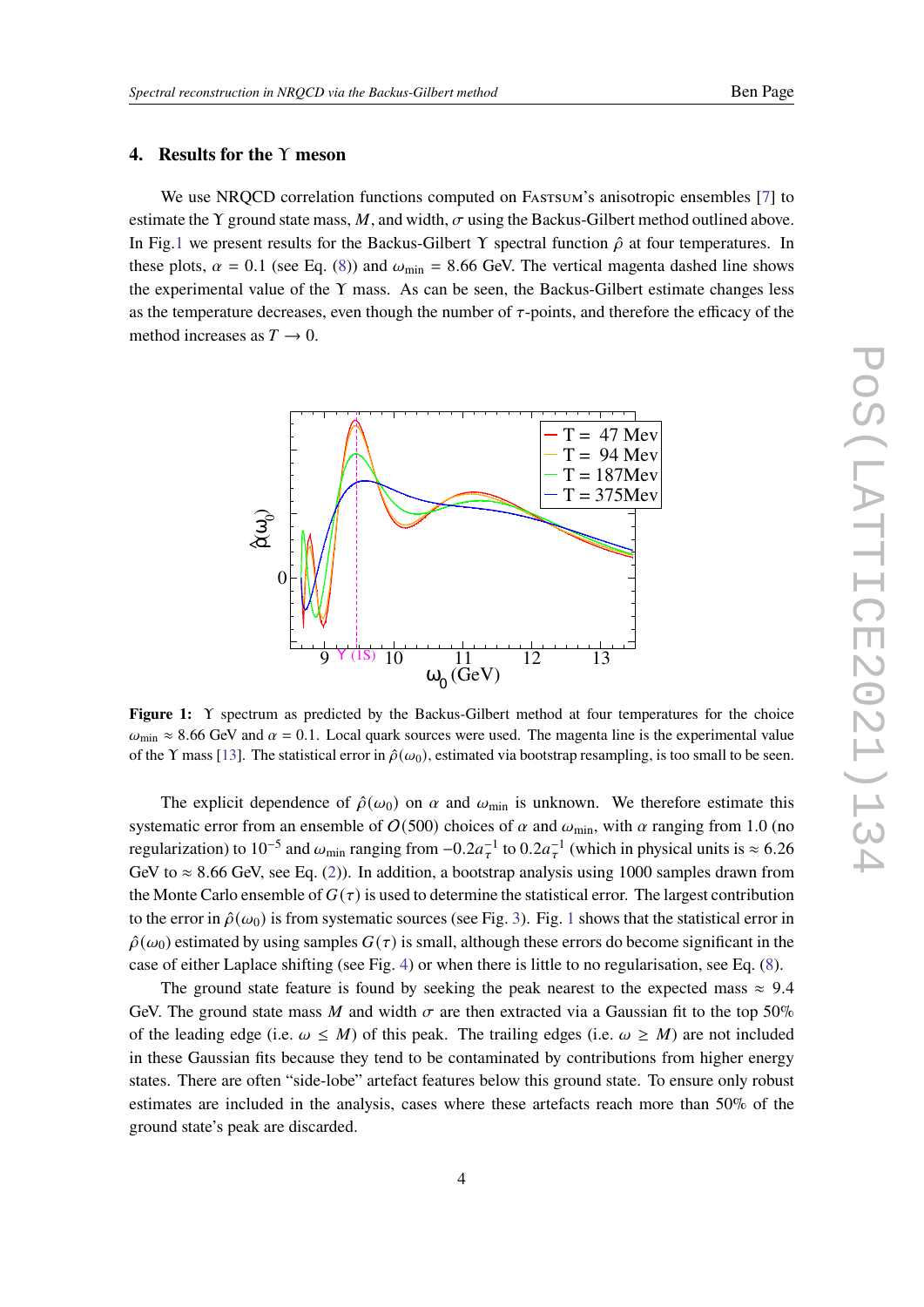<span id="page-4-0"></span>

**Figure 2:** Ground state mass M (left) and full width at half maximum (FWHM, right) versus temperature in the Υ channel with local (L) and smeared (S) sources. The horizontal magenta line is the experimental value for the Y mass and the vertical black line is the pseudo-critical temperature,  $T_{\text{pc}} = 162(1)$  MeV, determined by the inflection point of the renormalised chiral condensate [\[7\]](#page-8-4). The shaded regions indicate the minimum resolvable width for local (red) and smeared (black) sources, see below.

The number of rejected fits increases as  $T \to 0$  due to small- $\omega$  oscillations in the construction of the  $A(\omega, \omega_0)$ . For temperatures  $T > 50$  MeV ( $N_\tau < 128$ ), the routine rejects  $< 10\%$  of fits. For the lowest temperature of  $T \simeq 47$  MeV ( $N<sub>\tau</sub> = 128$ ), results from around 80% of the tested parameter pairs were rejected.

Fig. [2](#page-4-0) shows estimates for the ground state mass and width using this procedure as a function of temperature. Both local and smeared quark sources are used where the smearing was chosen to have a good overlap with the ground state. The ground state width appears independent of source type for all T considered. In the case of the ground state mass, the approach to the  $T = 0$  estimate differs between source types. Given this difference in behaviour, it is uncertain whether the ground state mass increases or decreases with increasing temperature.

#### **5. Systematic errors and improvements**

**Varying the Euclidean time window** – At small  $\tau$ ,  $G(\tau)$  sees contributions from excited states. One could imagine restricting the time window,  $[\tau_1, \tau_2]$ , to include large Euclidean times only where these excited states are exponentially suppressed. However, restricting the  $[\tau_1, \tau_2]$ interval reduces the number of kernel functions used to construct the resolution function  $A(\omega, \omega_0)$ which consequentially limits the resolving power of the method. For this reason, our analysis includes the full time range,  $[\tau_1, \tau_2] = [0, N_\tau - 1]$ .

**Varying**  $\omega_{\text{min}}$  and  $\alpha$  – As discussed in Sec. [4,](#page-3-1) we generate Backus-Gilbert estimates at multiple values of  $\alpha$  and  $\omega_{\text{min}}$  to probe the systematics related to these two quantities. We note that the resolving power of the Backus-Gilbert approach depends on both  $\omega_{\rm min}$  and  $\alpha$ . It is a feature of the Backus-Gilbert approach that its resolution is best for features nearest  $\omega_{\rm min}$ , and therefore the resolution improves as  $\omega_{\text{min}}$  increases. Also, as discussed in Sec. [3,](#page-2-5) the resolution increases with  $\alpha$ . These two features are illustrated in Fig. [3](#page-5-0) where the mass and full width at half maximum (FWHM) are plotted against  $\omega_{\min}$ . Different values of  $\alpha$  are shown using the colour coding indicated. As can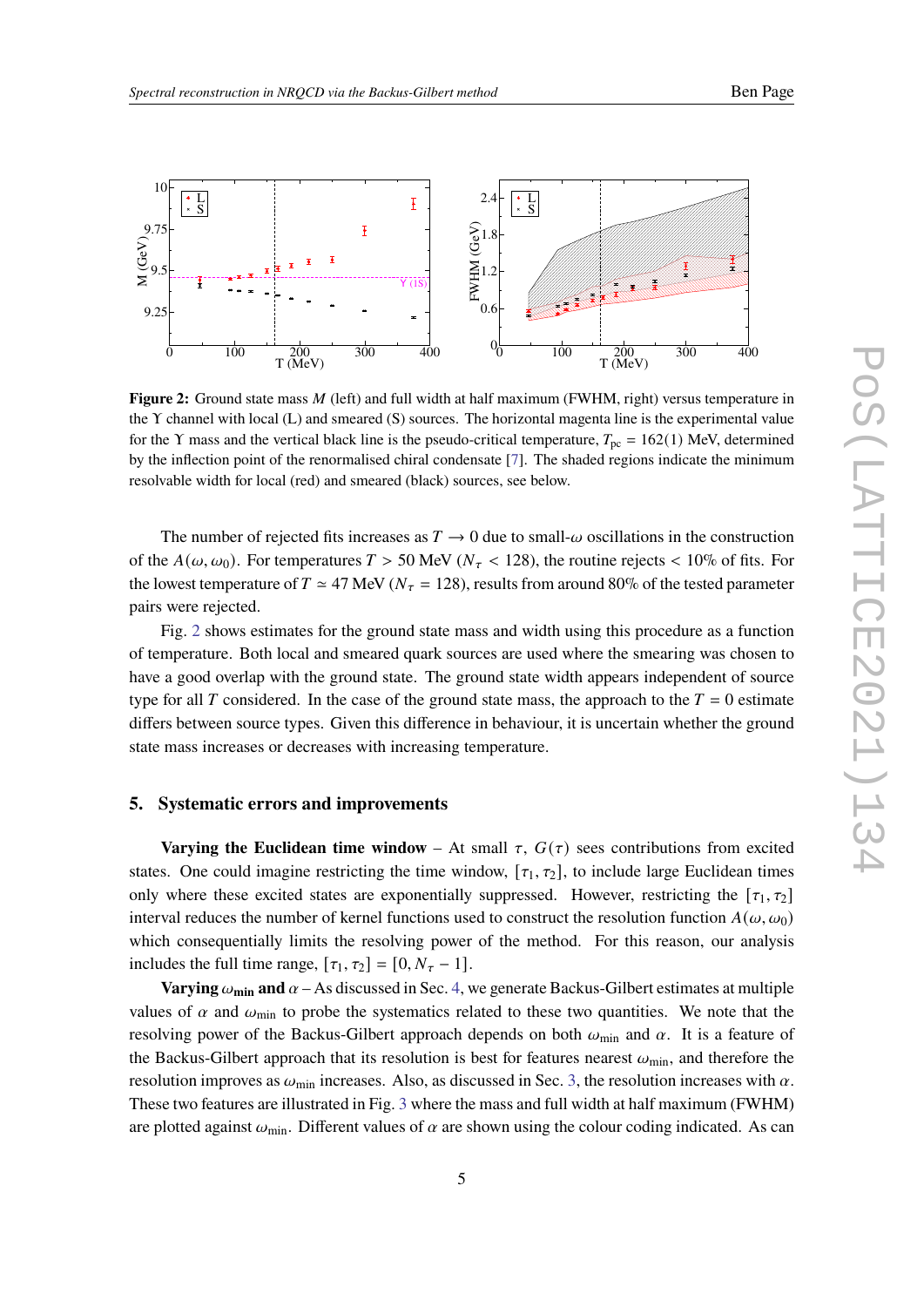<span id="page-5-0"></span>

**Figure 3:** Scatter plot showing how the mass M (left) and FWHM (right) of the ground state changes with  $\omega_{\min}$  and  $\alpha$ , indicating the systematic improvement in resolution. The horizontal magenta line is the experimental estimate of the Y mass and  $T = 375$  MeV. In addition, in the case of Laplace shifts, the dashed line shows how M and FWHM change with  $\Delta$  for the case of  $\omega_{\text{min}} a_{\tau} = -0.15$  and  $\alpha = 0.001$ . Note that the Laplace shifted M and FWHM are plotted against  $-0.15 + \Delta$  so that a direct comparison can be made with the  $\omega_{\text{min}}$ -varying case. This indicates a Laplace shift is equivalent to changing the lower bound  $\omega_{\text{min}}$ .

be seen the FWHM decreases (i.e. the resolution increases) with  $\omega_{\rm min}$ . The same is observed as  $\alpha$ increases, for fixed  $\omega_{\min}$ .

**Laplace shifting and noise subtraction** – The exponential nature of the NRQCD kernel means that the spectral representation of the Euclidean correlator in Eq. [\(1\)](#page-1-1) is functionally identical to the Laplace transform. Of particular interest is the frequency shifting rule:

$$
G'(\tau) = e^{\Delta \cdot \tau} G(\tau) \stackrel{\mathcal{L}}{\Longrightarrow} \rho'(\omega) = \rho(\omega + \Delta), \tag{9}
$$

where  $\Delta$  is the shift parameter and  $\rho(\omega)$  is the Laplace transform of  $G(\tau)$ . However, the Backus-Gilbert spectral function,  $\hat{\rho}(\omega_0)$ , will only be the true Laplace transform of  $G(\tau)$  in the limit that  $A(\omega, \omega_0) = \delta(\omega - \omega_0)$ , see Eq. [\(3\)](#page-2-0), which is not achievable on a finite system. We also note that the averaging functions  $A(\omega, \omega_0)$  are invariant under the shift<sup>[1](#page-5-1)</sup>. This means that because the shifted spectrum's ground state features are closer to  $\omega_{\text{min}}$ , it will have better resolution. In this way, the Laplace shift should play a similar role to the  $\omega_{\text{min}}$  shift. This is tested and confirmed in Fig. [3](#page-5-0) where the Laplace shifted spectrum's mass and FWHM is shown by the dashed curve. This nicely overlays the results obtained from the  $\omega_{\rm min}$  shift.

In Fig. [4](#page-6-0) (left) the Laplace-shifted spectral functions are plotted for a variety of  $\Delta$ . The enhanced resolution of the ground state feature as  $\Delta$  increases can clearly be seen. However, this comes at the expense of larger unphysical features in the small- $\omega$  region. This behaviour can be suppressed via an empirical noise subtraction procedure. The expression

$$
\bar{A}(\omega_0) = \int_{\omega_{\min}}^{\omega_{\max}} A(\omega, \omega_0) \, d\omega \tag{10}
$$

<span id="page-5-1"></span><sup>1</sup>Ignoring information introduced during regularisation, see Eq. [\(8\)](#page-2-4).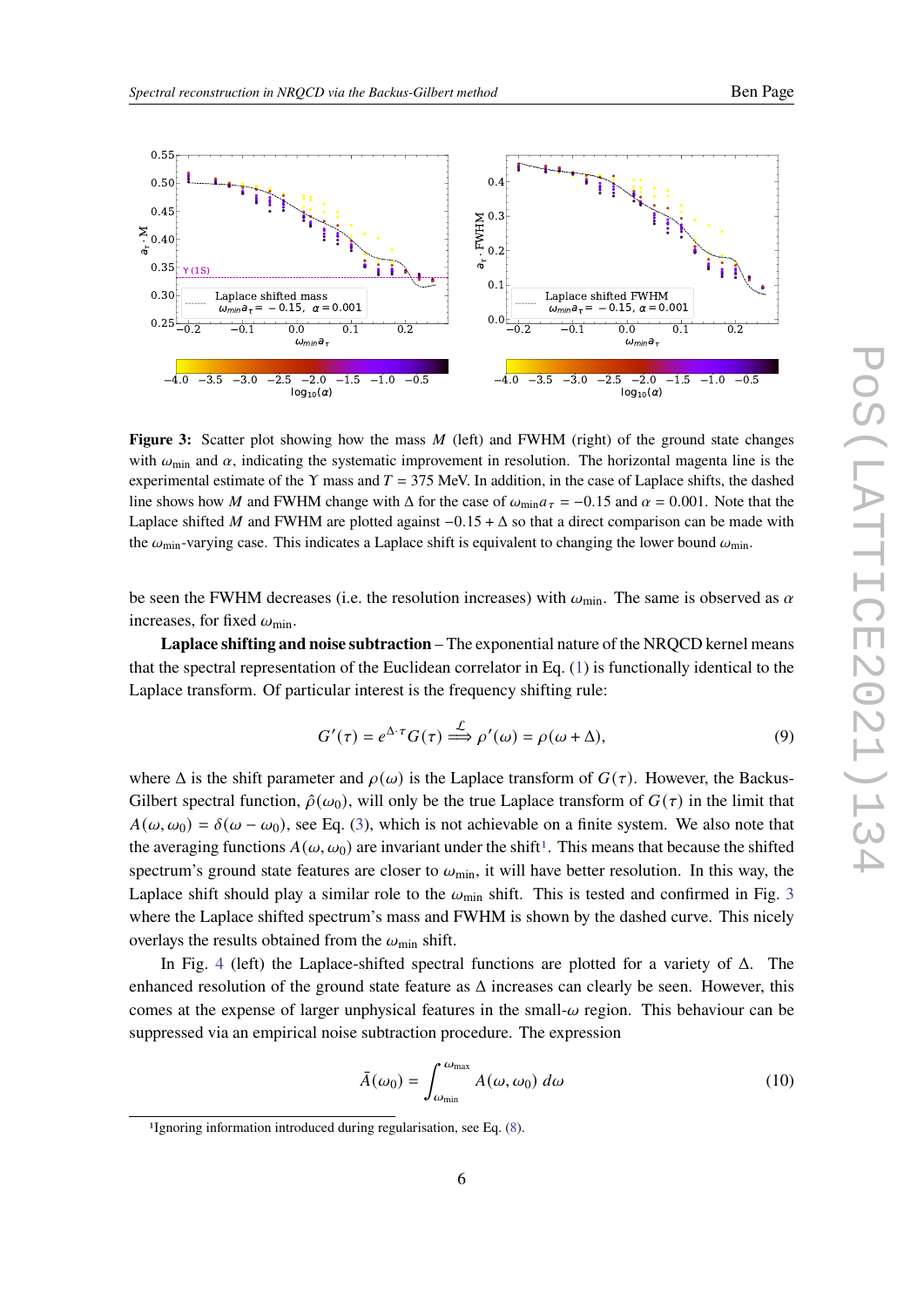<span id="page-6-0"></span>

**Figure 4:** Left: Backus-Gilbert spectral functions at  $T = 187$  MeV for a variety of Laplace shifts, Δ, showing enhanced resolution as  $\Delta$  increases. The magenta line is the experimental value of the Y mass [\[13\]](#page-8-10). Right: The same spectral functions, but this time with noise subtraction using Eq. [\(11\)](#page-6-1). This shows a reduction in the unphysical features in the energy range below the ground state.

is the Backus-Gilbert prediction for a flat spectrum,  $\rho(\omega)$  = constant. It is observed to closely match the unphysical small- $\omega$  fluctuations. We use this to define the noise-subtracted spectral function,

<span id="page-6-1"></span>
$$
\hat{\rho}^{\text{subtracted}}(\omega_0) = \hat{\rho}(\omega_0) - \gamma \bar{A}(\omega_0),\tag{11}
$$

where  $\gamma$  is tuned to minimise the small- $\omega$  fluctuations. Fig. [4](#page-6-0) (right) plots  $\hat{\rho}^{\text{subtracted}}$  which shows a reduction in the unphysical features below the ground state confirming the usefulness of this noise subtraction procedure.

**Assessment of the resolving power** – From Eq. [\(3\)](#page-2-0), the resolution function,  $\hat{\rho}(\omega_0)$  =  $A(M, \omega_0)$ , is the Backus-Gilbert prediction for the case of a spectral function  $\rho(\omega) = \delta(\omega - M)$ . It therefore gives us a measure of the narrowest feature that the method can resolve.

We determine the FWHM of  $A(M, \omega_0)$ , using the same fit and rejection criteria as outlined in Sec. [4.](#page-3-1) Fig. [2](#page-4-0) (Right) depicts these resolution FWHM values for the range of  $T$  considered for both the local and smeared cases. These are a band of values because there is an ensemble of  $\omega_{\rm min}$  and  $\alpha$  values included, see Sec. [4.](#page-3-1) Since the Backus-Gilbert results do not sit above these resolution band, we conclude that the method is unable to resolve the width of the ground state.

We explore these issues further by applying the Backus-Gilbert method to a test spectrum consisting of a single, broad Gaussian of width  $\sigma \approx 1.4$  GeV centred at  $M_{\Upsilon} \sim 9.4$  GeV. The same  $N_{\tau}$  range as in Table [1](#page-1-0) was used, with the same coefficient set,  $c_{\tau}(\omega_0)$  as the local Y data. The results of the Backus-Gilbert FWHM are shown in Fig. [5](#page-7-1) together with the resolution band. As can be seen, the width estimate exceeds the resolution for  $T \leq 300$  MeV. This behaviour is what one would ought to expect if the method was indeed capable of resolving the feature width and contrasts with the results we find in Fig. [2.](#page-4-0) It is for this reason that we believe our estimates of the ground state width instead represent an upper bound only.

### **6. Summary**

We have presented preliminary results for the ground state mass and width for the  $\Upsilon$  meson, using both local and smeared quark sources. Since the widths are found to be consistent with the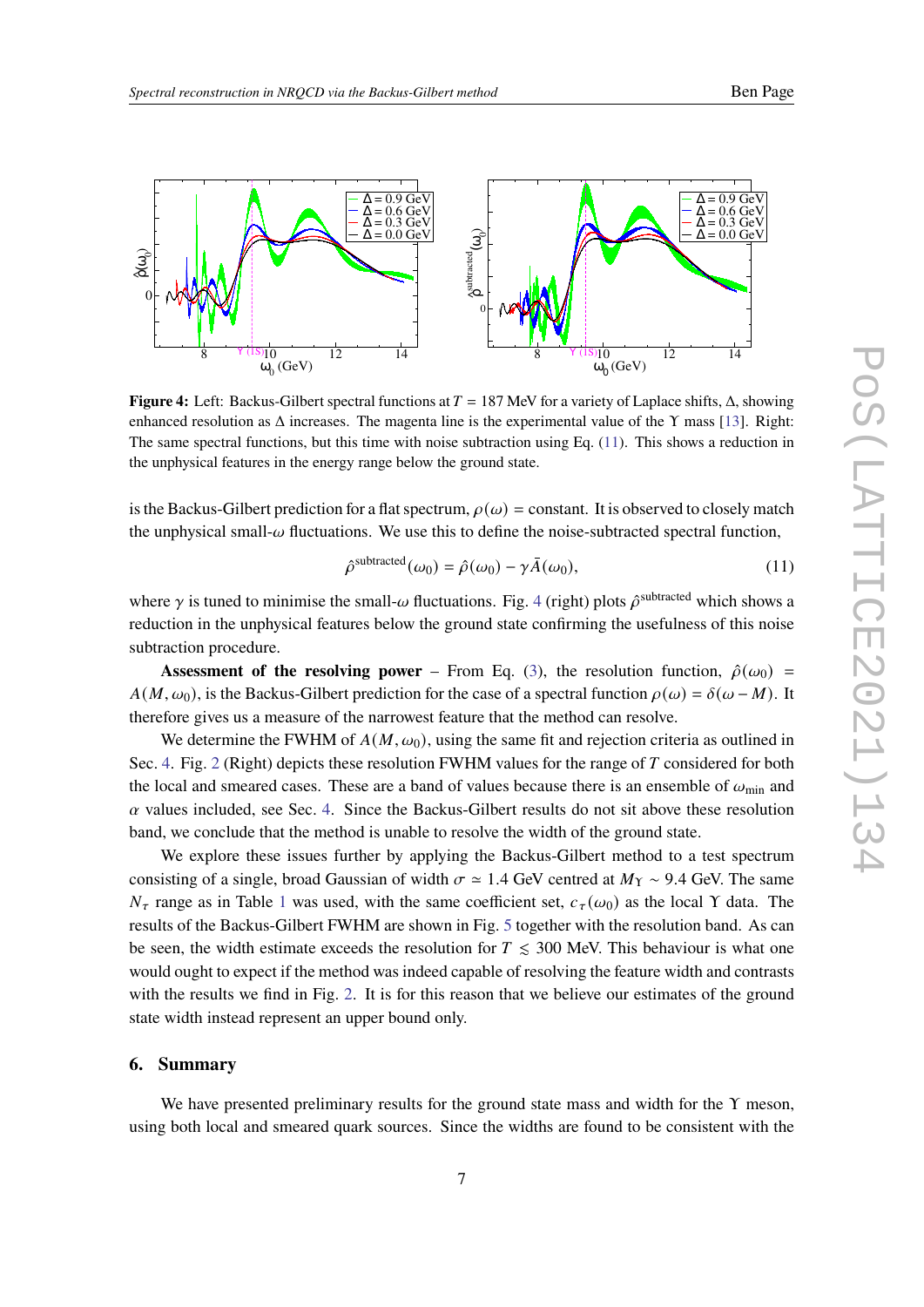<span id="page-7-1"></span>

**Figure 5:** Plot of the FWHM obtained from the Backus-Gilbert method applied to a test spectrum of width  $\sigma \simeq 1.4$  $\sigma \simeq 1.4$  $\sigma \simeq 1.4$  GeV. The same values of  $N_{\tau}$  were used as in Table 1. Note that the large error bar for the smallest temperature is due to a high number of rejected fits (see Sec. [4\)](#page-3-1). The grey region represents the resolution band.

minimum resolvable width from the method, we consider our estimates of the ground state width to be upper bounds only.

We have also shown how the Laplace frequency shift transform or a shift of the energy window may be used to improve the resolving power of the method, with the caveat that a noise reduction routine must be employed to control unphysical oscillations in the small energy region in the former case.

## **Acknowledgments**

This work is supported by STFC grant ST/T000813/1. SK is supported by the National Research Foundation of Korea under grant NRF-2021R1A2C1092701 funded by the Korean government (MEST). BP has been supported by a Swansea University Research Excellence Scholarship (SURES). This work used the DiRAC Extreme Scaling service at the University of Edinburgh, operated by the Edinburgh Parallel Computing Centre on behalf of the STFC DiRAC HPC Facility (www.dirac.ac.uk). This equipment was funded by BEIS capital funding via STFC capital grant ST/R00238X/1 and STFC DiRAC Operations grant ST/R001006/1. DiRAC is part of the National e-Infrastructure. This work was performed using PRACE resources at Cineca via grants 2015133079 and 2018194714. We acknowledge the support of the Supercomputing Wales project, which is part-funded by the European Regional Development Fund (ERDF) via Welsh Government, and the University of Southern Denmark for use of computing facilities. We are grateful to the Hadron Spectrum Collaboration for the use of their zero temperature ensemble.

### **References**

<span id="page-7-0"></span>[1] G. Aarts, S. Kim, M.P. Lombardo, M.B. Oktay, S.M. Ryan, D.K. Sinclair et al., *Bottomonium above deconfinement in lattice nonrelativistic QCD*, *[Phys. Rev. Lett.](https://doi.org/10.1103/PhysRevLett.106.061602)* **106** (2011) 061602 [[1010.3725](https://arxiv.org/abs/1010.3725)].